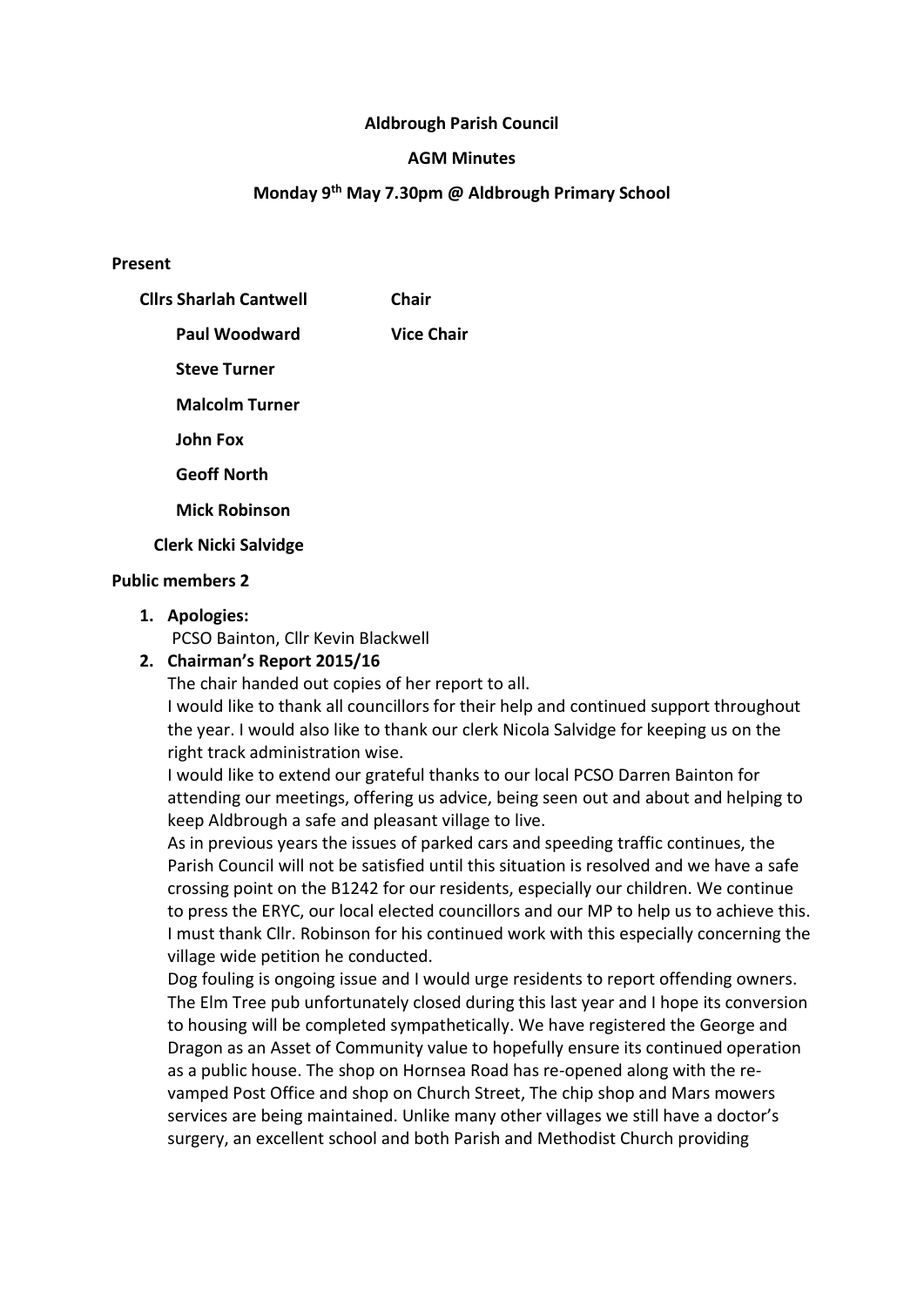support, The Parish Council once again provided and illuminated the Christmas Tree outside the Church.

The council website has been completed and continues to be well used, I thank Cllr. Blackwell for his regular and ongoing updating of the site.

I would like to thank Cllr. S.Turner for taking over the grass cutting after we were let down with no notice and continuing until a new contractor could be found. Allan Tharratt successfully tendered and continues to keep the war memorial, Church Yard, cemetery and children's playground cut.

The Parish Council was able to install an outdoor gym on the recreational field at no expense to residents and hope this addition will provide enjoyment for years to come. Thanks go to the National Lottery, Martin and Beryl Senior at the Cross Street Charity Shop, Hornsea and District Lions and a local benefactor.

Finally I wish all councillors and residents well for the coming council year ahead and hope we continue to work together for the good of the village. Thank you.

## 3. Election of Officers 2016/2017

Following the re-election of Cllr. Cantwell to the chair Proposed by Cllr. Robinson agreed by all present. All present agreed that unless anyone disagreed or wanted to change anything the current list of officers be kept as previously, with the addition of Community Partnership Rep for which Cllr.Robinson stated that unless the current police liaison rep Cllr Floater objected he wished to attend these meetings on the Parish Councils behalf. Also the addition of Web Site to the list for which all requested Cllr. Blackwell continued with his excellent work on the site.